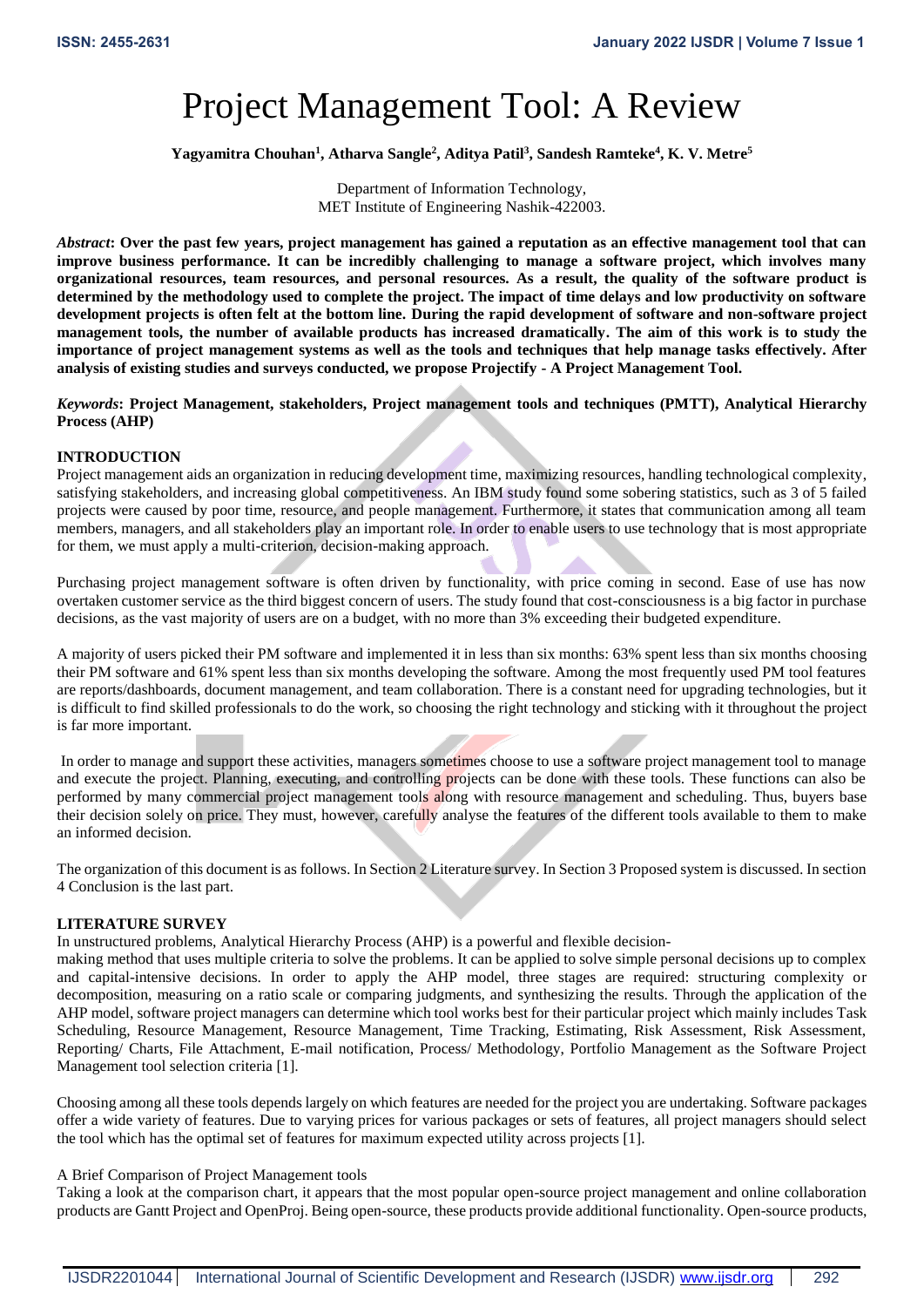on the other hand, offer the flexibility to customize and enhance every aspect of a project management tool. Developers typically work with APIs (Application Programming Interfaces) in proprietary products. You can control, customize, and enhance any opensource product at any time [2].

By investing in enhancing this product with additional features, a manager will be more likely to be successful in managing his projects, since he will have acquired free software that will enhance his project management work. When selecting among all these tools, it is important to consider the features that are essential to the project. The comparison chart demonstrates that software packages differ in the number of features offered. Project managers should choose a tool with the best set of features to maximize utility within their projects since some packages or sets of features are subject to price

| Name                 | Platform based | Web based | Online | Earned value analysis | Gant chart | <b>Critical path method</b> | <b>Milestones</b> | Resource management | Time tracking | Tasks     | Dependencies            | <b>Reports</b> | Documents | Version control | Workspaces | User roles        | Proprietary | <b>Open sources</b> |
|----------------------|----------------|-----------|--------|-----------------------|------------|-----------------------------|-------------------|---------------------|---------------|-----------|-------------------------|----------------|-----------|-----------------|------------|-------------------|-------------|---------------------|
| Gemini               | V              | $\sqrt{}$ | V      |                       | $\sqrt{}$  |                             | V                 | V                   | $\sqrt{}$     | $\sqrt{}$ | V                       | $\sqrt{}$      | N         |                 |            | $\sqrt{}$         | $\sqrt{}$   |                     |
| <b>JIRA</b>          |                | $\sqrt{}$ | N      |                       |            |                             | $\sqrt{}$         |                     | N             | N         |                         | N              | V         | $\sqrt{}$       |            | $\overline{\vee}$ | N           |                     |
| Kplato               | V              |           |        | N                     | N          |                             |                   | V                   | V             | V         | V                       | $\sqrt{}$      |           |                 |            |                   |             | V                   |
| Zoho<br>Project      |                |           | V      |                       | V          |                             | V                 |                     | V             | V         | V                       | $\sqrt{}$      | V         | $\sqrt{}$       |            |                   | $\sqrt{}$   |                     |
| <b>Micros</b><br>oft | V              |           |        | V                     | N          | N                           |                   | $\sqrt{}$           | $\sqrt{}$     | $\sqrt{}$ | N                       | N              |           |                 |            |                   | $\sqrt{}$   |                     |
| Project<br>2003      |                |           |        |                       |            |                             |                   |                     |               |           |                         |                |           |                 |            |                   |             |                     |
| <b>Planner</b>       | V              |           |        |                       | $\sqrt{}$  |                             |                   | $\sqrt{}$           | $\sqrt{}$     | $\sqrt{}$ | $\sqrt{}$               |                |           |                 |            |                   |             | V                   |
| <b>Micros</b><br>oft | N              |           |        | N                     | Ń          | Ń                           |                   | N                   | $\sqrt{}$     | $\sqrt{}$ | N                       | $\sqrt{}$      |           |                 |            |                   | $\sqrt{}$   |                     |
| Project              |                |           |        |                       |            |                             |                   |                     |               |           |                         |                |           |                 |            |                   |             |                     |
| Gantt<br>Project     | V              |           |        |                       |            | $\sqrt{}$                   | $\sqrt{}$         | N                   | $\sqrt{}$     | $\sqrt{}$ | N                       |                |           |                 |            |                   |             | V                   |
| Open<br>Project      | V              |           |        | V                     | V          | IV                          |                   | $\sqrt{}$           | $\sqrt{}$     | $\sqrt{}$ | $\overline{\mathsf{V}}$ | $\sqrt{ }$     |           |                 |            |                   |             | $\sqrt{}$           |

*Table 1 A Brief Comparison of PM Tools [2]*

changes. A project manager in the example above may not require a tool for collaboration between the client and supplier, since the service might be off-the-shelf rather than custom; therefore, he does not need a tool that offers a workspace for the client and supplier collaboration. The project manager should carefully evaluate all these aspects and other factors to pick the best tool to manage the project. Additionally, if the project is not too big, many of the items on the list may not be necessary right away [2].

## Agile methods adoption

Iterative and incremental project development, as well as adaptive development, are tools used by Agile methodologies to control unpredictability. Agile methodologies are designed for problems associated with change and uncertainty and are adaptive instead of predictive. Incorporating agility into organizations can enable them to become more demand-driven and value-driven by incorporating agility over a broad spectrum of activities. The Agile methodology produces better software in a shorter period of time by using a flexible approach [3].

Agile methodology is one of the most popular projects management techniques. It uses a sprint approach where you can break a project in the form of sprints or cycles. As the word agile means the ability to move quickly and respond swiftly to changes, likewise, this methodology makes way for flexibility and collaboration. It is extensively used in software development and is best suited for small software projects that require frequent communication and the need to work together for working on innovative projects [6].

According to a recent study, while Project Managers in their 40s are learning to keep pace with Agile, the consequences can be profound for those who do not. Middle Managers have been downsized in the media recently due to automation and emerging technology. During their time, they were deemed cutting-edge technologies, but now that technology has surpassed them, they may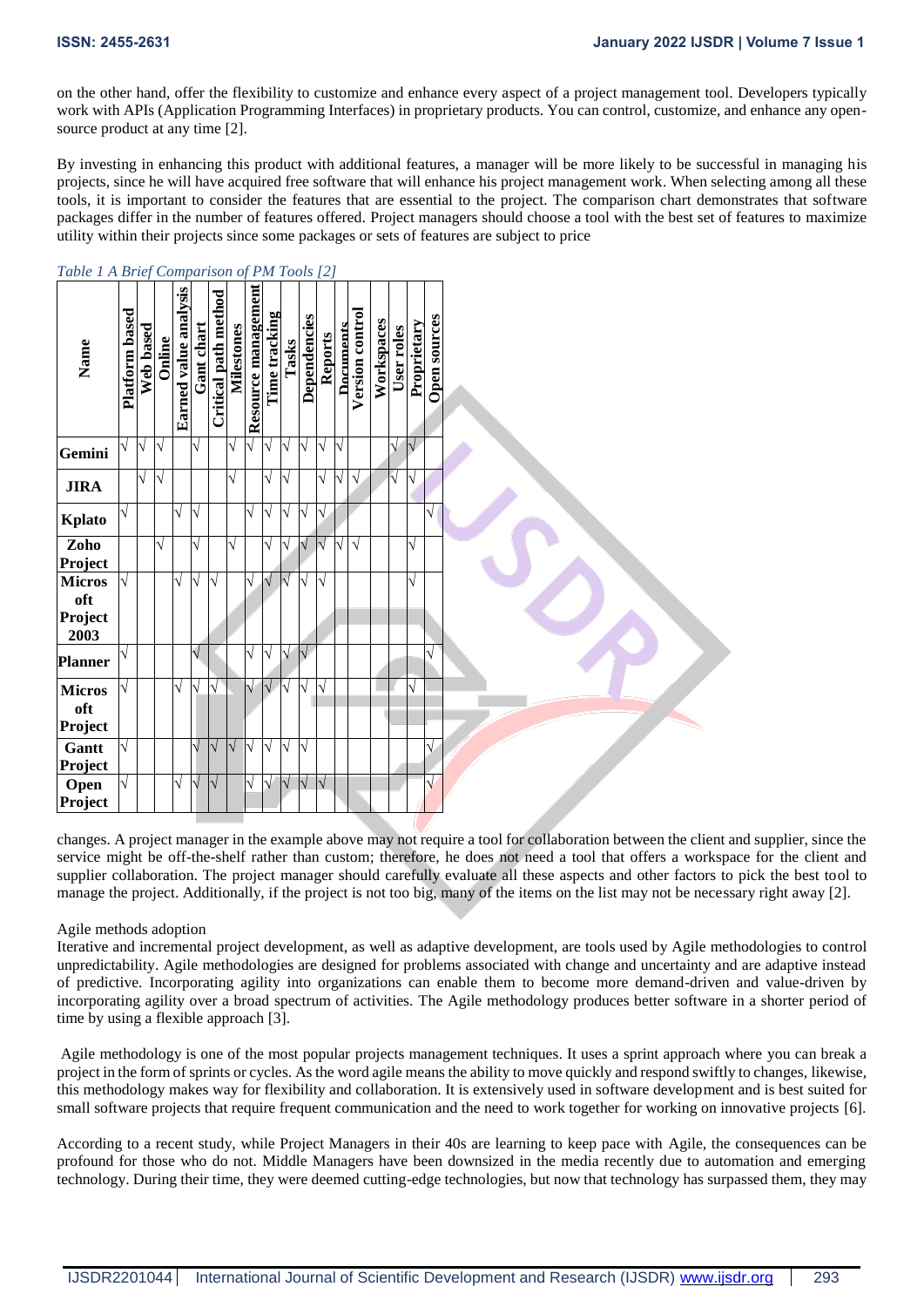be viewed as less important and at a disadvantage. Because of this, many businesses are hiring Agile Coaches who will guide the Project Manager through the changeover to Agile and help them get the most from the process [7].

#### **A Survey of Project Management Tools**

Project managers representing a cross-section of the country, numerous industries, and companies of all sizes have been randomly selected from within the Project Management Institute (PMI) membership. In the first stage, demographic information was requested from the participants. A majority of respondents reported working for companies that focused on engineering or software development, while a smaller percentage worked for retailers or wholesalers. The majority worked for retailers or wholesalers, while a smaller percentage worked for retailers. The average time spent managing projects was 10.4 years and the average time spent managing information systems was 12.4 years. Several computerized project management tools were asked to be identified by the respondents that they were currently using or had used within the past three years. In order to rate the respondents' satisfaction with the tools, respondents were asked what they used the tools for and how often they used them [4].

There was a positive correlation between perceived adequacy of training, satisfaction with the tool, and general satisfaction with the tool in the overall survey responses. Trainees' perceptions of the suitability of the tools as well as their overall satisfaction with the tools were all positively impacted by training. Regularly verifying that the tools are meeting the professional's needs is important [4].

#### **The use of Project Management Tools and Techniques**

Throughout the study, four success measures were used: the time, cost, and specification internal criteria; the customer satisfaction criteria; and the outside criteria of time and cost. There were two results that were related to the business aspects. In the final group, there was a successful measure that measured the overall project success. Based on the stakeholder approach, these four groups of success measures represent both internal and external perspectives [5]

| <b>Success</b>   | <b>Success Measures</b>       | <b>Notation</b> |
|------------------|-------------------------------|-----------------|
| <b>Dimension</b> |                               |                 |
| <b>Internal</b>  | -Project came in on time or   | S <sub>1</sub>  |
| <b>Criteria</b>  | faster                        | S2              |
|                  | -Project came in under        | S <sub>3</sub>  |
|                  | budget or on budget           |                 |
|                  | -Project met all              |                 |
|                  | specification requirements    |                 |
| <b>Customer</b>  | -The outcomes of the          | S4              |
|                  | project were used by its      | S <sub>5</sub>  |
|                  | intended customers            |                 |
|                  | -The intended customers of    |                 |
|                  | the project were satisfied    |                 |
|                  | with the outcomes of this     |                 |
|                  | project                       |                 |
| <b>Business</b>  | -Project created financial    | S6              |
|                  | benefit your organisation     | S7              |
|                  | -Project increased market     |                 |
|                  | competitiveness for your      |                 |
|                  | organisation                  |                 |
| <b>Overall</b>   | -Overall, this project can be | S8              |
|                  | considered a successful       |                 |
|                  | project                       |                 |

*Table 2 PM Tools Success Measure and Notation [5]*

To test the hypothesis, the authors conducted stepwise regression analysis by selecting the most frequently used PMTT in each phase. There are ten PMTTs commonly used in the conceptual phase, including analogous estimates, bar charts, brainstorming, checklists, customer visits, scope statements, stakeholder analysis, and business cases. PMTTs was chosen for the planning, execution, and termination phases for the later phases as 22, 23, and 14 frequently used PMTTs respectively [5]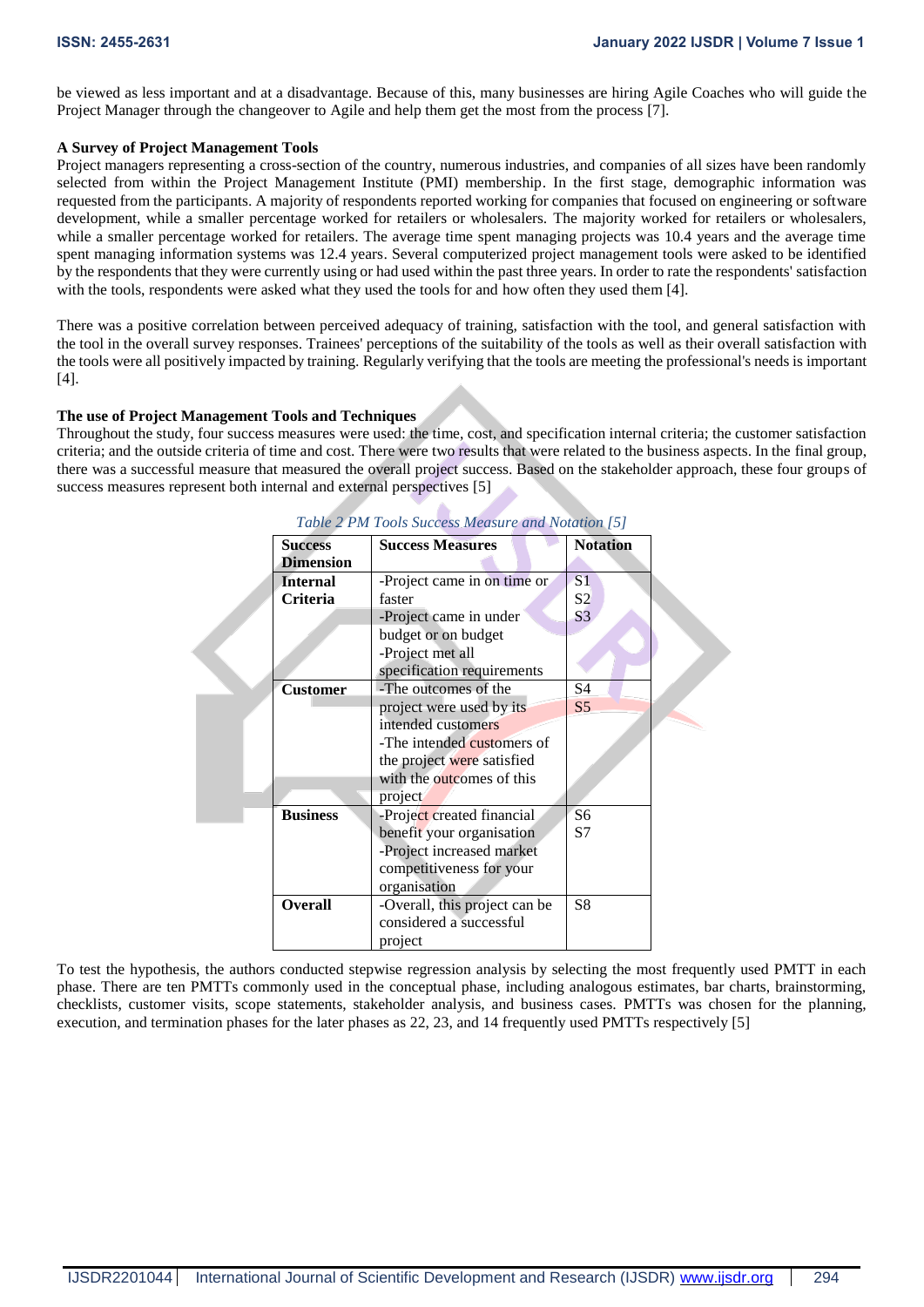| <b>Conceptual Phase</b> | <b>Planning phase</b>            | <b>Execution phase</b>        | <b>Termination phase</b>      |
|-------------------------|----------------------------------|-------------------------------|-------------------------------|
| T01 Analogous           | T01 Analogous estimate (S7)      | T02 Bar chart(-S2)            | T10 Cost baseline(S2)         |
| estimate(S7)            | $T02$ Bar chart $(-S2)$          | T07 Checklist (S4)            | T18 Lessons learned(S6)       |
| T07 Checklist (-S8)     | T03 Bottom-up estimate(-S2)      | T08 Communication plan (S3,   | T19 Milestone analysis(S8)    |
| <b>T08</b>              | T09 Contingency plan(S8)         | S5)                           | T27 Project change request (- |
| <b>Communication</b>    | T10 Cost baseline(S2)            | T09 Contingency plan (S1,     | $S2.-S3, -S6, -S8)$           |
| plan(S8)                | T11 Critical path method (S1,    | <b>S2, S8)</b>                | T39 Work breakdown            |
|                         | S2, S3                           | T10 Cost baseline(S2)         | structure $(WBS)(S3)$         |
|                         | <b>T17 Hierarchical schedule</b> | T17 Hierarchical schedule     |                               |
|                         | (S4, S5, S8)                     | (S5, S8)                      |                               |
|                         |                                  | T19 Milestone analysis(S1)    |                               |
|                         |                                  | T27 Project change request(-  |                               |
|                         |                                  | S3)                           |                               |
|                         |                                  | T31 Schedule crashing (-S1, - |                               |
|                         |                                  | $S_2$ , $-S_8$ )              |                               |
|                         |                                  | T32 Scope statement (-S5, S8) |                               |

## *Table 3 PMTT's success measure in different phases [5]*



*Figure 1 Benefits experienced from using a PM tool [8]*

In different phases of the project life cycle, there are correlations between PMTT and various measures of project success. Thus, PMTTs contribute to project success measures in various ways based on the project phases. According to these studies, the cost baseline and CPM significantly contribute to project success based on cost S2, while CPM significantly contributes to the time indicated by S1, cost indicated by S2, and quality indicated by S3 success measures, while hierarchical scheduling significantly contributes to customer satisfaction indicated by S4 and indicated by S5, and to overall success indicated by S8 [5].

## **CAPTERRA Project Management User survey 2021**

According to the Capterra project management survey 2021 report, one of the biggest benefits of using project management tools is improved estimation of project dates (60%) and more efficient use of resources (55%).

PM tools have the benefit of making work scheduling and assignment more efficient. The survey asked over 400 project managers what tools they use in their organization to manage projects. Based on size of business, this is how respondents' demographics break down by whether they use PM tools or manual methods. Start-ups and very small businesses are the ones least likely to use PM tools. For example, 25% of small firms do not use software to manage projects, compared with only 5% in large firms. 16% of one to ten person firms don't use PM software, compared with 2% of large firms. This clearly reveals that with consistent use of PM software provides a clear return on investment and numbers of benefits to organizations. The PM survey found that functionality,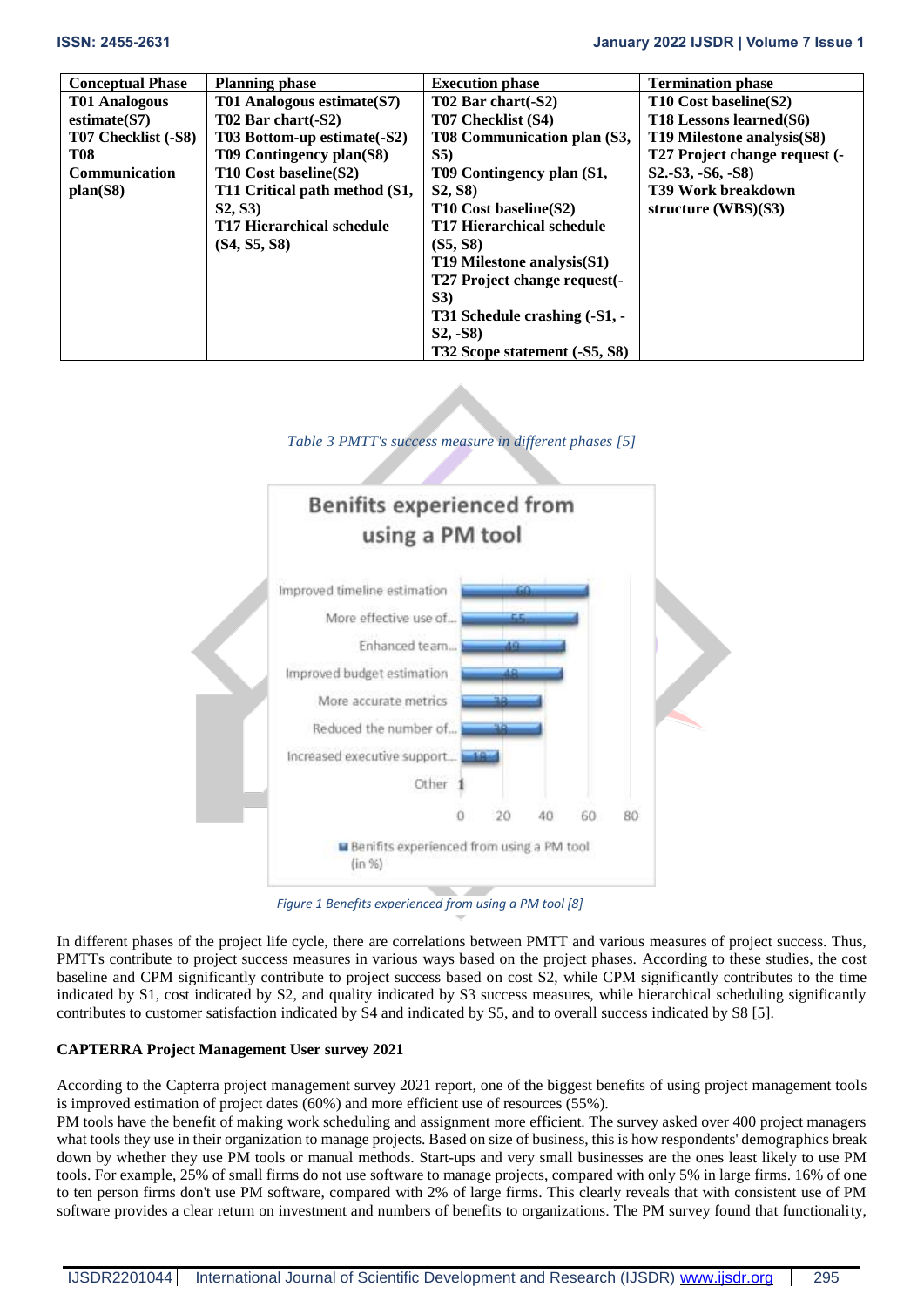price, ease of use, and customer support were considered most important factors when it came to buying a product. However, only 29% of buyers considered more than two products when they made a final decision.[8]



Figure 2 Most important factor in PM software purchase [8]

PM software users continue to place the highest importance on functionality, as they have been since the 2015 user report. Easy-touse software fell in importance to the study's 2019 findings, but customer support was now the most important consideration, followed by price. However, the rise in software's popularity shows that marketing is more important than ever [8].



Figure 3 Most used PM tools features [8]

A report/dashboard, document management, and collaboration feature are among the most-used features of PM software. However, burndown charts and Gantt charts are surprisingly both in the list of most-ignored and most-desired PM software features. Among the most-used software features, report and dashboard creation and document management are the most used ones. Among the most-ignored software features, velocity charts, Gantt charts, and burndown charts are the most desired. A Difference between project managers and project management solutions can be seen in these results. Gantt charts and burndown charts are at the top of both the most ignored and most desired lists. This focuses on the need of choosing the right tool [8].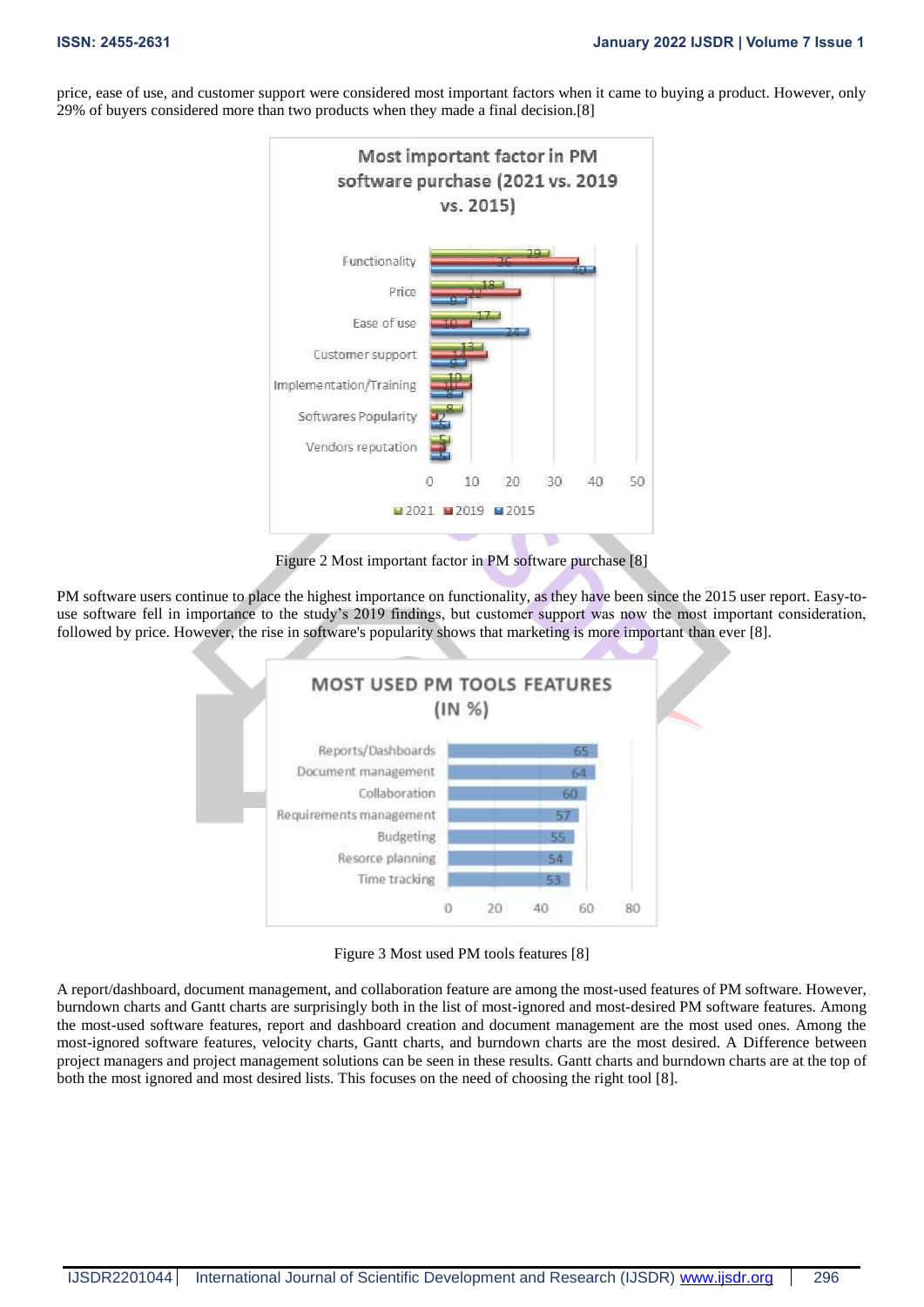

Figure 4 Most desired PM tool features [8]

Project management tools are a top challenge reported by respondents (43%) because of the total complexity and/or steep learning curve. Cross-functional teams generally work with multiple systems and have a steep learning curve. Adding yet another tool can complicate things or slow down the project. Also included among the top challenges are challenges integrating the PM tool with other systems (38%) and a lack of personnel to successfully use the tool (36%), which are also associated with a cross-functional design as evidenced by most project teams. The majority of businesses provide peer-to-peer workshops (52%) to facilitate the learning process. Even though many people still work remotely, this is a low-cost, low-risk and a high-reward way for team members to build relationships, learn from each other, and acquire knowledge. It also contributes to the ongoing theme of cross-functional project teams, which is addressed directly here in the second measure being taken: improving cross-functional collaboration (51%) [8].



Figure 5 Challenges experienced with PM tools [8]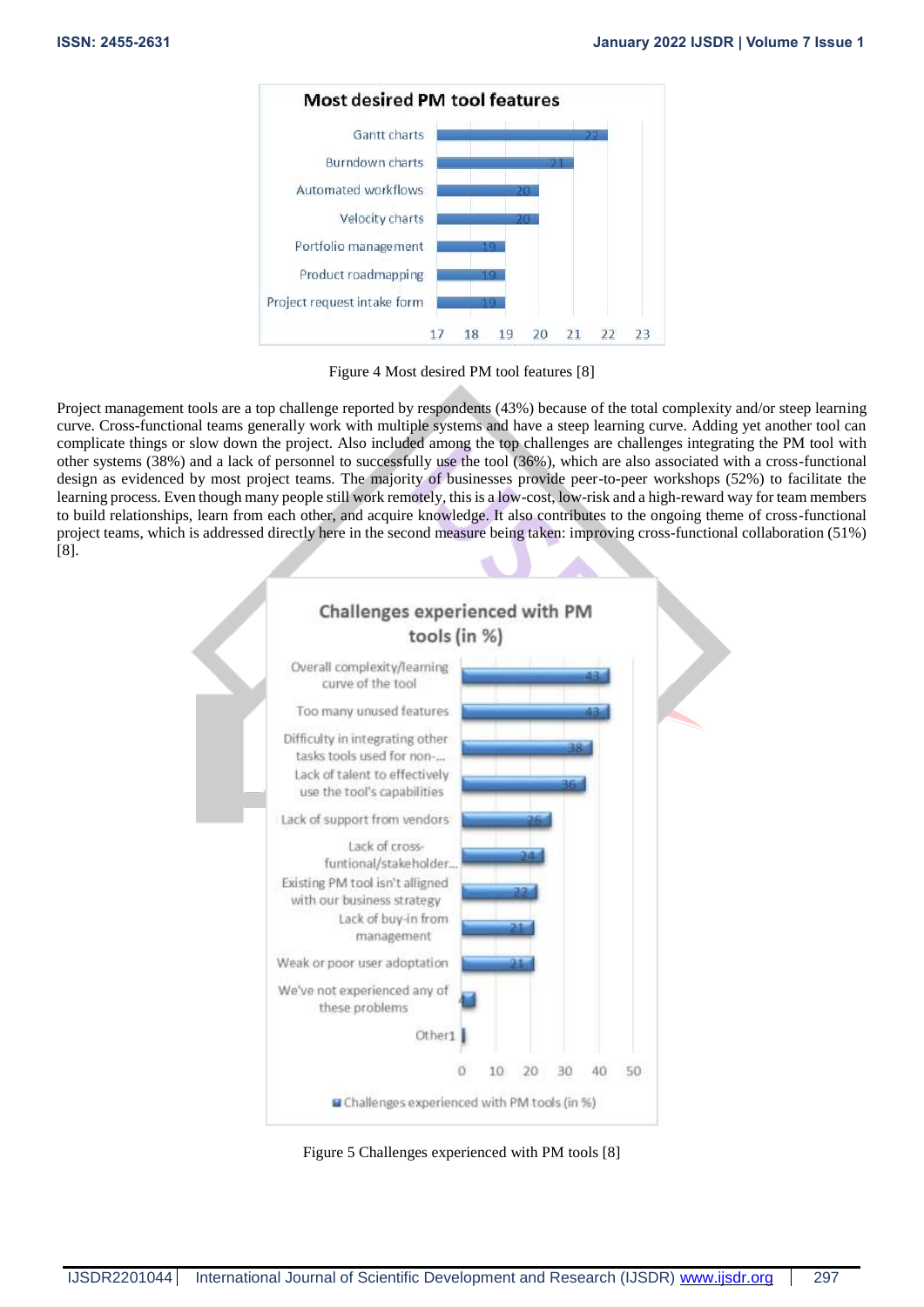

Figure 6 Measures taken to improve PM tool effectiveness [8]

The creation of comprehensive process documentation comes in second as the most widely used improvement tool. With clear, upto-date how-to guides and videos, it is easier for every team member, especially those working jointly. It is very common for project team members to only work on the project team part of the year, and taking a few weeks or months off from the software system will affect you negatively unless you have someone ready to help.[8]

#### **PROPOSED SYSTEM**

The Proposed system works in the following phases:

- Registering the user
- Planning and organization
- Managing the process

#### **Registering the user:**

In its initial stage, the project management tool, a web application registers different users. There are two users of the system firstly clients (external stakeholder) and the Internal stakeholder who are affected by every process of the project. They are the Project manager, Developers, Tester, etc. The Internal stakeholder can register to the system. The external stakeholders access the system through the credentials provided to them by the respective Project manager. The project manager Can edit permissions and controls to manage client access. After entering valid credentials, the users will be given access to the system. Based on the priority given to each user such as the Client and the project team members, the access will be given accordingly. The next part is the planning and organization which includes five Initial phases of the system.



Figure 7 System Architecture